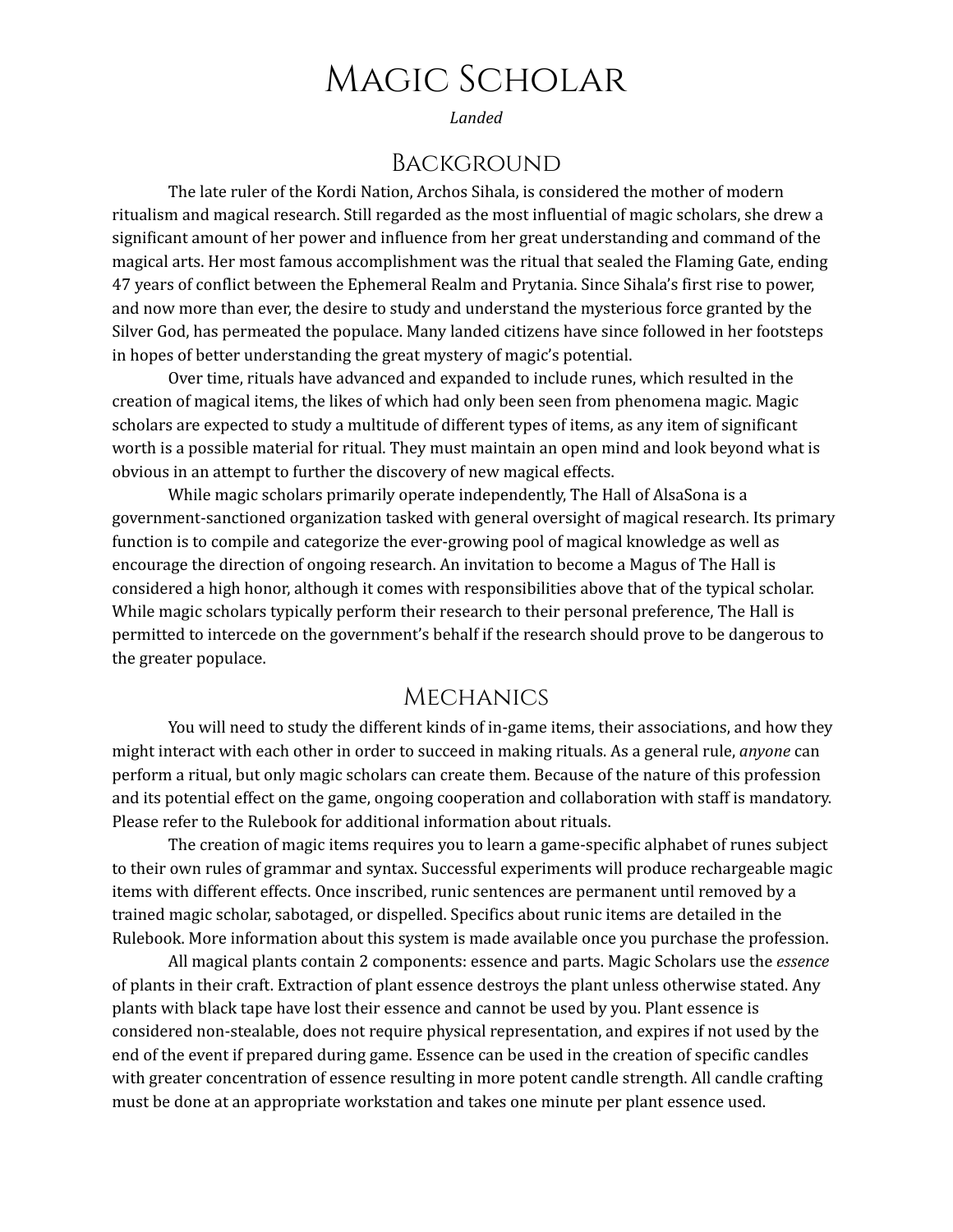| <b>Level</b>  | Requirement                                                                                                                                                                                  | <b>Time</b> | <b>In-game Benefits</b>                                                                                                            |
|---------------|----------------------------------------------------------------------------------------------------------------------------------------------------------------------------------------------|-------------|------------------------------------------------------------------------------------------------------------------------------------|
| <b>Novice</b> | Create 1 runic sentence per event,<br>over the course of 2 events<br><b>OR</b><br>Create or undertake 1 ritual within<br>your skill level per event, for 2<br>events.                        | +2 events   | Create rituals using base<br>candles of basic strength and<br>one additional material<br>All novice skills unlocked.               |
| Journeyman    | Create 2 runic sentences per event,<br>over the course of 2 more events.<br><b>OR</b><br>Create 1 and undertake 1 ritual<br>within your skill level per event, for<br>2 events.              | $+2$ events | Create rituals using base<br>candles of diffuse strength<br>and two additional materials<br>All journeyman skills<br>unlocked.     |
| Master        | Create 2 runic sentences per event,<br>over the course of 3 more events.<br>0 <sub>R</sub><br>Create 1 ritual and undertake 2<br>rituals within your skill level per<br>event, for 3 events. | $+3$ events | Create rituals using base<br>candles of imbued strength<br>and three additional<br>materials<br>All master skills unlocked.        |
| Grandmaster   |                                                                                                                                                                                              |             | Create rituals using base<br>candles of saturated strength<br>and four additional materials<br>All grandmaster skills<br>unlocked. |

## **SKILLS**

*Note*: Each candle skill listed below is classified as an infinite-use skill, but it requires the indicated amount of materials and roleplay time (1 minute per plant used).

## **NOVICE**

**Prepare Rune (2)** As a between-game skill, prepare 3 runes of your choice.

**Prepare Plant (0)** After 1 minute of roleplay, you may expend one magical plant and isolate the essence from that plant. Plant preparation can be performed as part of your BGS. Indicate in your BGS the intended plants you wish to isolate.

**Craft Basic Candle (2)** Allows the crafting of one *Basic* candle*.* Basic candles require the essence of *one* of any single magical flower to create the associated candle. Once crafted, mark a blank candle with a single stripe of the appropriate color to indicate its strength.